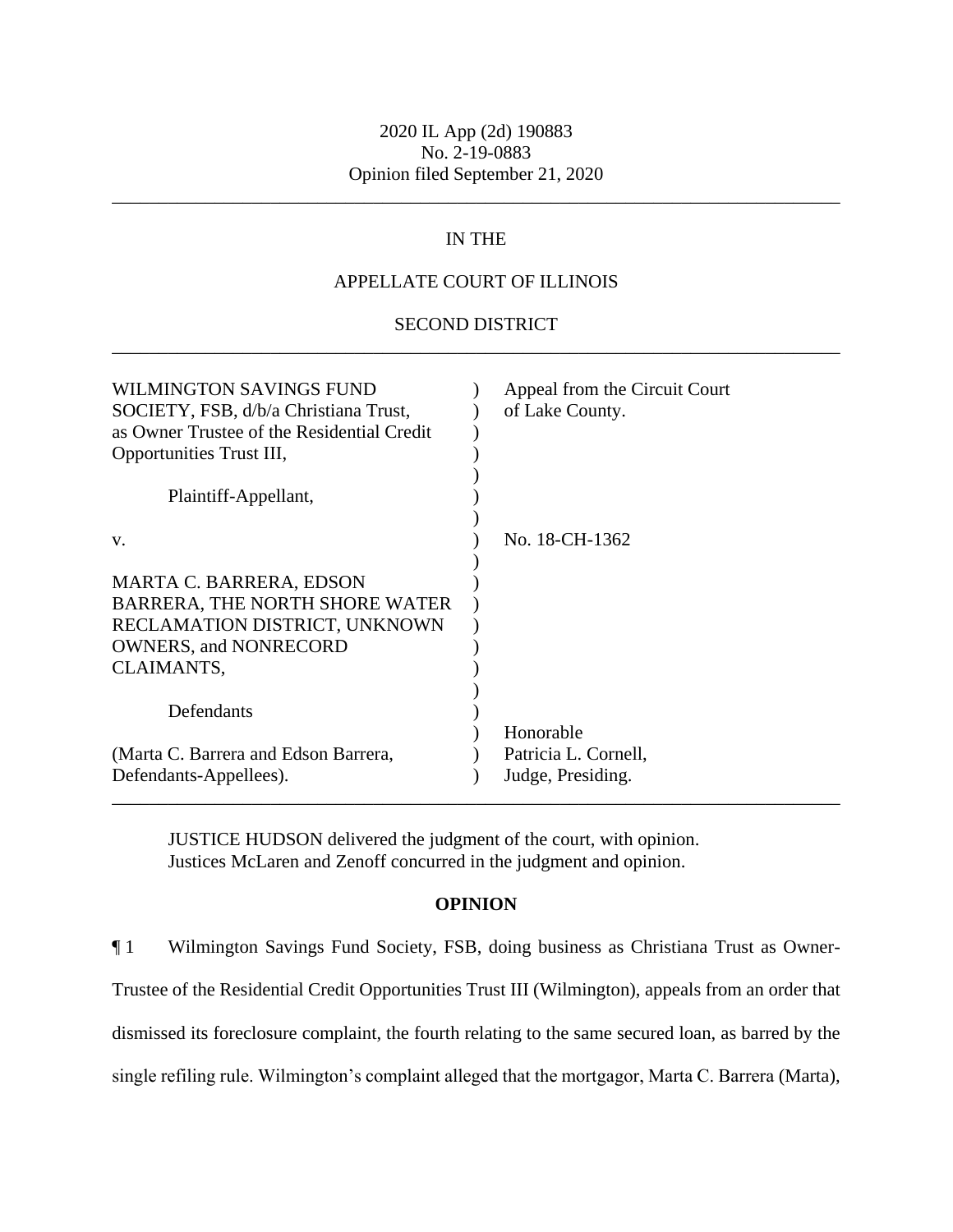defaulted on the mortgage by failing to pay (or reimburse Wilmington for) real estate taxes and property insurance payments. Marta and her husband, Edson Barrera (Edson), who was sued as a person with potential homestead rights, contend that the Illinois Supreme Court's holding in *First Midwest Bank v. Cobo*, 2018 IL 123038, establishes that the single refiling rule applies here to bar Wilmington's action. For the reasons to follow, we hold that the single refiling rule is not a complete bar to Wilmington's action.

### ¶ 2 I. BACKGROUND

¶ 3 Wilmington, the holder of the sole mortgage on the property at 1404 Muirfield Avenue in Waukegan, filed its foreclosure action against the mortgagor, Marta, on December 7, 2018. Wilmington also named as defendants Edson and North Shore Water Reclamation District as a possible lienholder. The complaint alleged four defaults: (1) failure to reimburse Wilmington for payments it made for insurance on the property, (2) failure to reimburse Wilmington for property taxes it paid on the property, (3) failure to pay for insurance on the property directly, and (4) failure to pay the property taxes on the property directly. Wilmington alleged that it or its predecessor mortgagees had advanced \$7193.42 for hazard insurance and \$16,561.70 for real estate taxes.

¶ 4 According to the exhibits attached to the complaint, the original lender was First Magnus Financial Corporation (First Magnus). First Magnus and Marta executed the mortgage and note in April 2006. The mortgage required the borrower to include with the monthly payment of principal and interest (as set forth in the note) an amount to cover the taxes on the property. The mortgage also required the borrower to maintain hazard insurance on the property. If the borrower failed to maintain hazard insurance or include tax payments in the monthly payment, the lender had the right to make its own payments for insurance and taxes. These payments would become additional debt secured by the mortgage.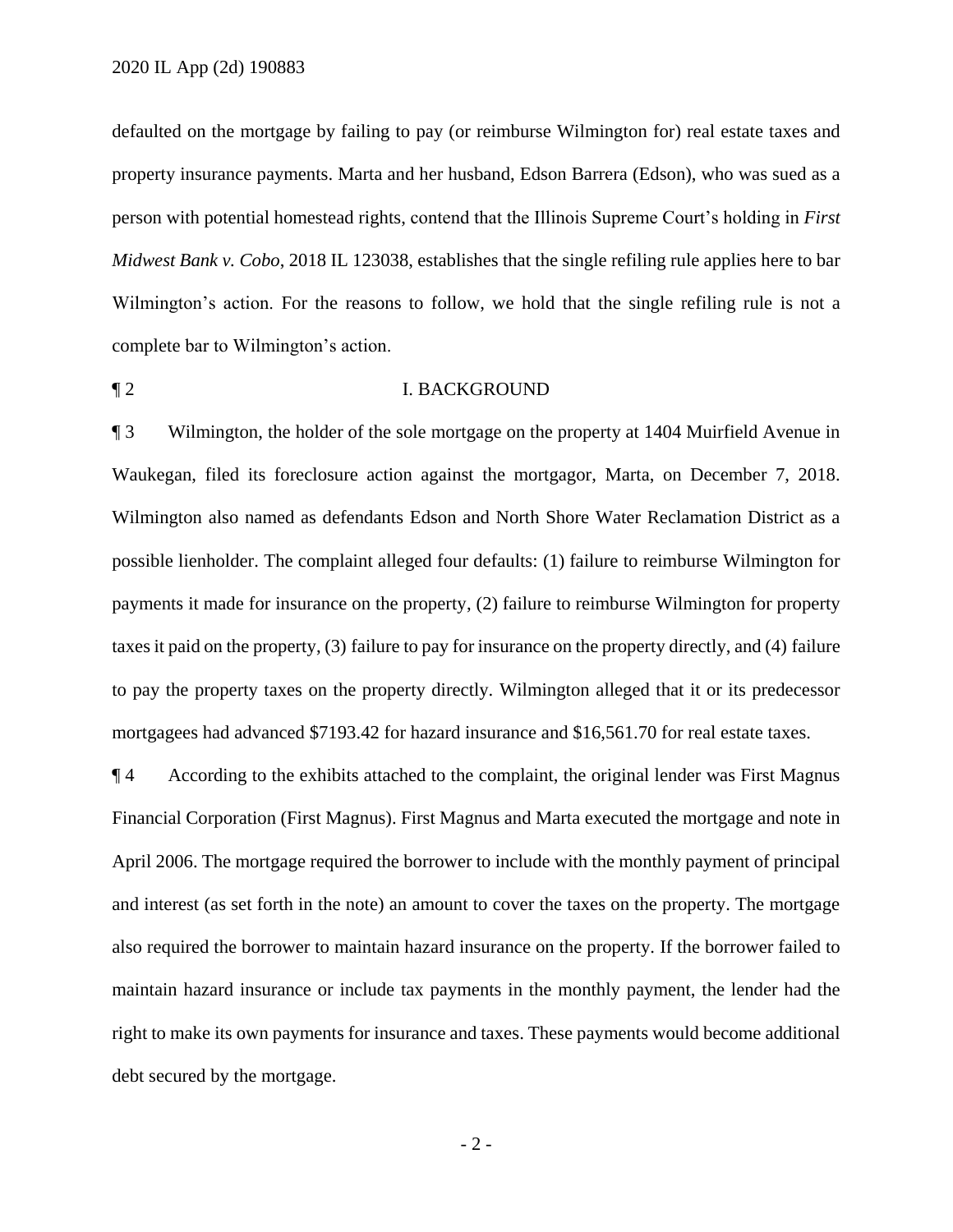$\overline{a}$ 

¶ 5 After the mortgage was executed, it passed through several assignments. Wells Fargo became one of the successor mortgagees. Wilmington then succeeded to the mortgage, as documented by the exhibits to the complaint.

¶ 6 The Barreras appeared through counsel and filed a motion to dismiss the complaint under sections 2-619(a)(4) and (a)(9) of the Code of Civil Procedure (Code) (735 ILCS  $5/2$ -619(a)(4), (a)(9) West 2018)). Section 2-619(a)(4) permits dismissal when a prior judgment bars the cause of action, and section 2-619(a)(9) permits dismissal when some other affirmative matter bars the asserted claim. The Barreras cited the single refiling rule of section 13-217 of the Code (735 ILCS  $5/13-217$  (West 1994)<sup>1</sup> as the other affirmative matter barring the foreclosure claim. They noted that (1) Wilmington's predecessor in interest, Wells Fargo, had filed two earlier foreclosure cases relating to the mortgage at issue, and (2) Wilmington itself had also earlier filed a foreclosure case. Relying on the holding in *Cobo*, the Barreras asserted that the single refiling rule barred claims based on the defaults that Wilmington alleged. The exhibits to the motion included the complaints in the three prior actions and the orders dismissing those complaints:

1. In a foreclosure action filed June 19, 2012, Wells Fargo alleged that Marta was in default "for the monthly payments for September 2011 through the present." Wells Fargo sought the balance due on the note and mortgage, which was "the total of the

<sup>&</sup>lt;sup>1</sup>The currently effective version of section  $13-217$  is the one codified in the Illinois Compiled Statutes of 1994: that version precedes the amendments to the Code by Public Act 89-7 (Pub. Act 89-7 (eff. Mar. 9, 1995)), an act that our supreme court found unconstitutional in its entirety. *E.g.*, *C. Szabo Contracting, Inc. v. Lorig Construction Co.*, 2014 IL App (2d) 131328,  $\P$  43 & n.4.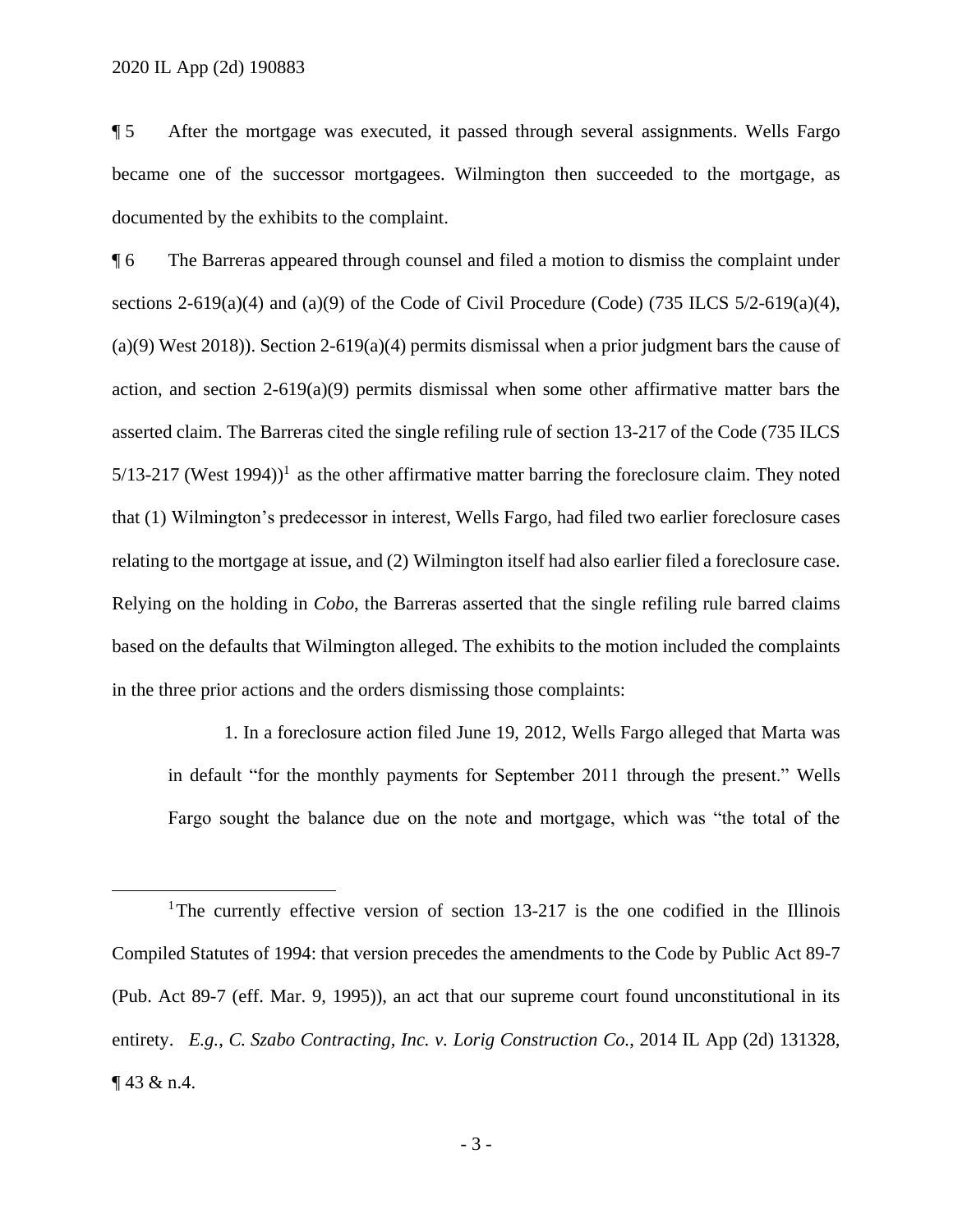principal balance \*\*\* plus interest, costs and fees, and advances if any made by [Wells Fargo]." Wells Fargo sought an *in personam* deficiency judgment.

The circuit court dismissed this complaint without prejudice on April 4, 2013.

2. In a foreclosure action filed July 8, 2014, Wells Fargo likewise alleged that Marta was in default "for the monthly payments for September 2011 through the present." Wells Fargo sought the balance due on the note and mortgage, which was "the total of the principal balance \*\*\* plus interest, costs and fees, and advances, if any, made by [Wells Fargo]." Wells Fargo sought an *in personam* deficiency judgment.

Wells Fargo voluntarily dismissed this second complaint on April 24, 2015.

3. In an action for default on the note filed on October 30, 2017, the current plaintiff, Wilmington, alleged that "[d]efault was made in the payment of the installments of principal and interest falling due under the terms of the Note; said default occurring on June 1, 2012."

On April 11, 2018, the circuit court dismissed this third complaint on the Barreras' motion. The court ruled that the suit was barred because the default dates alleged in the third complaint were at issue in the earlier two actions.

¶ 7 Wilmington, responding to the Barreras' motion, argued that their failure to make payments for insurance and property taxes was the sole default claimed in the fourth foreclosure complaint; the payment of principal and interest was not at issue. It contended that the previous cases related to a default in payments of principal and interest, an obligation under the note, whereas the requirement to pay property taxes and maintain insurance is an obligation under the mortgage. It further noted that previous cases did not result in judgments on the merits. Thus, no prior filing barred Wilmington from suing on the defaults specific to the obligations under the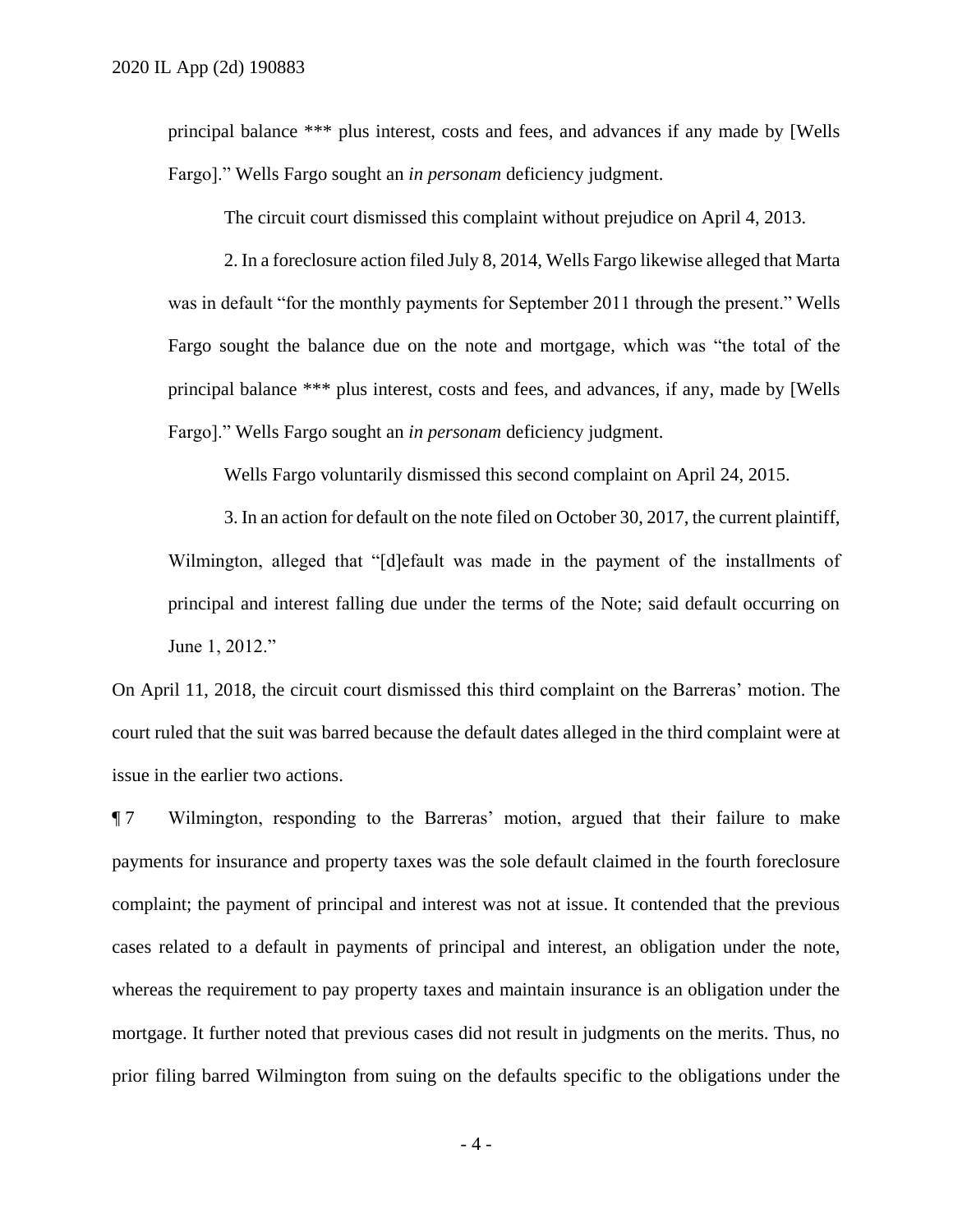mortgage. In reply, the Barreras contended that Wilmington's position was not consistent with the holding of *Cobo*.

¶ 8 On June 20, 2019, the court granted the Barreras' motion to dismiss:

"In applying the transactional test as identified in [*Cobo*,] this Court believes that this fourth lawsuit arises from the same single group of operative facts; the prior three lawsuits were seeking to adjudicate the parties' rights under the same mortgage and note; and the advances identified in the fourth complaint of real estate taxes and hazard insurance were specifically requested in the first and second complaints."

¶ 9 Wilmington filed a timely motion to reconsider or, in the alternative, for leave to amend the complaint. It argued that the circuit court erred in ruling that the first and second complaints sought to adjudicate defaults in insurance and property taxes payments: "Those [two] Complaints followed the [statutory] form complaint \*\*\* in *stating* that tax and insurance advances were due, but Plaintiff's prayers for relief [did] not *request* those amounts." (Emphases in original.) It asserted that those defaults were set out only in the " 'informational' " sections of the complaints. Alternatively, it asked for leave to file an amended complaint stating the dates of the defaults with more specificity. On September 12, 2019, the court denied Wilmington's motion in its entirety. Wilmington timely appealed.

#### ¶ 10 II. ANALYSIS

¶ 11 On appeal, Wilmington argues that the fourth foreclosure filing "allege[d] a separate, subsequent default and therefore does not violate the 'single re-filing' rule." Wilmington asserts that at least one default occurred after the third complaint's dismissal and, thus, neither it nor Wells Fargo could have raised that default in any of the prior filings. It asks us to take judicial notice that the first due date for Lake County real estate taxes was after the third case's dismissal.

- 5 -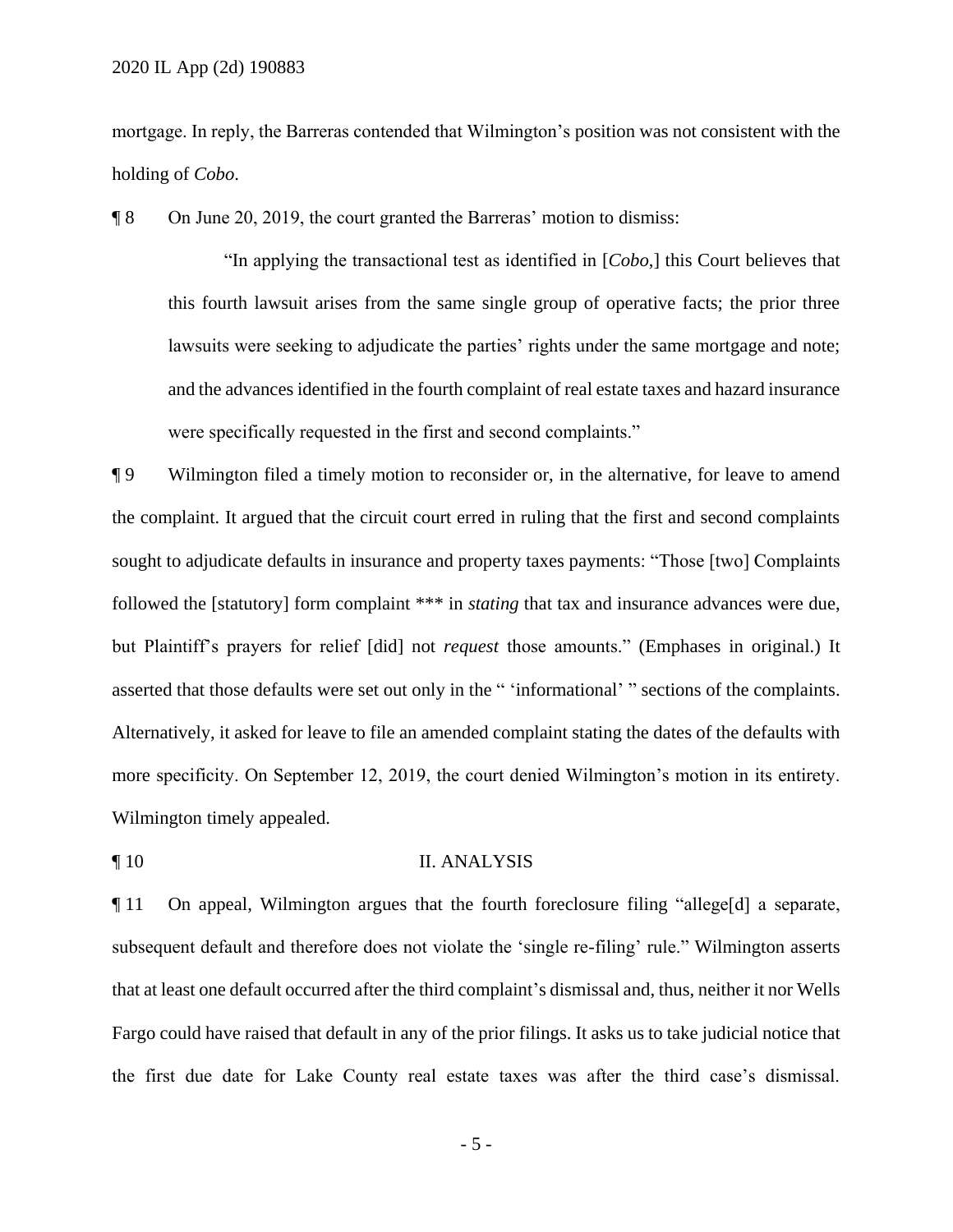Alternatively, it argues that the circuit court erred in failing to allow it to amend its complaint to make the dates of the defaults more specific.

¶ 12 The Barreras respond that the current complaint and the prior three complaints arose from a single group of operative facts. They argue that the first and second complaints both could have and did include claims for insurance and tax escrows, so that Wilmington, through its predecessor Wells Fargo, has raised the tax and insurance default twice before. They contend that *Cobo* is controlling here and mandates affirmance.

¶ 13 In reply, Wilmington concedes that, because it sought to accelerate the note, the single refiling rule might have barred it from claiming that any new defaults occurred on that note. It admits that "some courts" would hold that "[t]he acceleration of the principal and interest payments \*\*\* prevents a foreclosing plaintiff from bringing a separate foreclosure every time a mortgagor misses a monthly payment." See *Deutsche Bank Trust Co. Americas v. Sigler*, 2020 IL App (1st) 191006, ¶ 41 (so holding). However, it contends that the mortgagor's tax and insurance obligations are different because the required payments cannot be reduced to a lump sum and cannot be accelerated. Thus, two types of default exist, "one which involves acceleration and one which involves ongoing obligations." Tax and insurance obligations are ongoing, according to Wilmington.

¶ 14 We hold that the single refiling rule was not a complete defense to Wilmington's fourth complaint. The single refiling rule cannot bar a complaint based on a later default: existing case law makes clear that, even when a prior judgment bars a claim based on a particular default, a claim based on a later default of the same kind is not barred. Marta's alleged new failures to pay taxes and insurance are new *defaults*. Contrary to what the Barreras argue, no equivalent of acceleration of a note exists for tax and mortgage payments. To be sure, the tax and insurance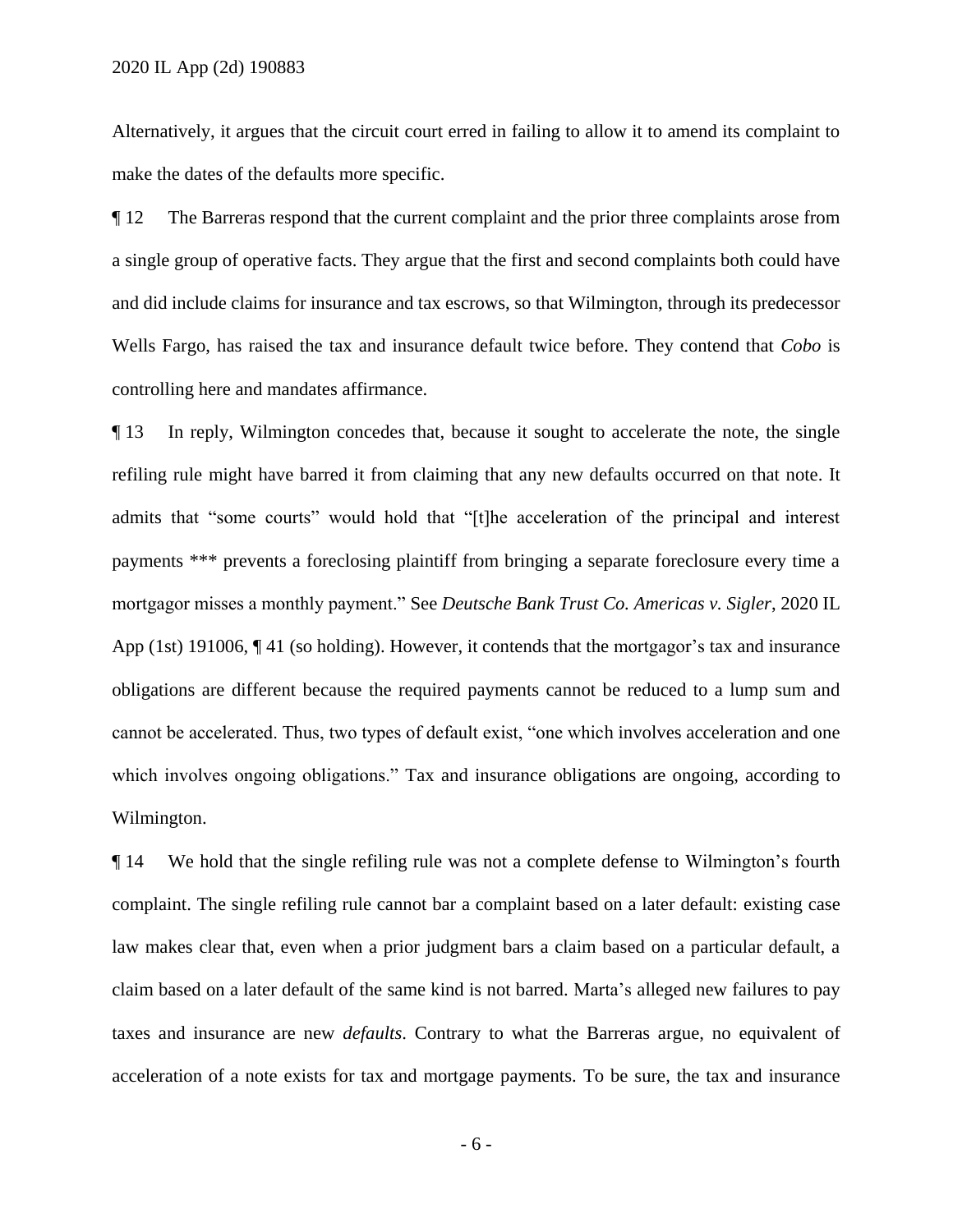defaults existing when Wilmington's predecessor filed the first two foreclosure complaints were part of the core of operative facts that formed the bases for those two complaints. However, Marta allegedly continued to default on her obligation to make tax and insurance payments after those complaints were dismissed. The single refiling rule does not bar a complaint based on those *new* defaults.

¶ 15 The Barreras brought their motion to dismiss under section 2-619 of the Code. Such a motion admits the legal sufficiency of the complaint but asserts an affirmative matter that defeats the claim. *U.S. Bank & Trust National Ass'n v. Lopez*, 2018 IL App (2d) 160967, ¶ 17. "An 'affirmative matter' in this instance is something in the nature of a defense that negates the cause of action *completely* or refutes crucial conclusions of law or conclusions of material fact contained in or inferred from the complaint." (Emphasis added.) *Anderson v. Chicago Transit Authority*, 2019 IL App (1st) 181564, ¶ 21. A reviewing court should uphold a circuit court's grant of a section 2-619 motion that raises an affirmative matter when (1) there existed no genuine issue of material fact, and (2) the moving party was entitled to judgment as a matter of law. *Lopez*, 2018 IL App (2d) 160967, ¶ 17. The propriety of a dismissal under section 2-619 of the Code is an issue of law and subject to review *de novo*. *Lutkauskas v. Ricker*, 2015 IL 117090, ¶ 43.

¶ 16 The affirmative matter the Barreras asserted here was the single refiling rule. The single refiling rule is the product of our courts' interpretation of section 13-217 of the Code. That section, in relevant part, provides that, when an action "is voluntarily dismissed by the plaintiff, or \*\*\* is dismissed for want of prosecution, \*\*\* the plaintiff \*\*\* may commence a new action within one year or within the remaining period of limitation, whichever is greater, after \*\*\* the action is voluntarily dismissed by the plaintiff." 735 ILCS 5/13-217 (West 1994). The supreme court, in *Flesner v. Youngs Development Co.*, 145 Ill. 2d 252, 254 (1991), interpreted section 13-217 to

- 7 -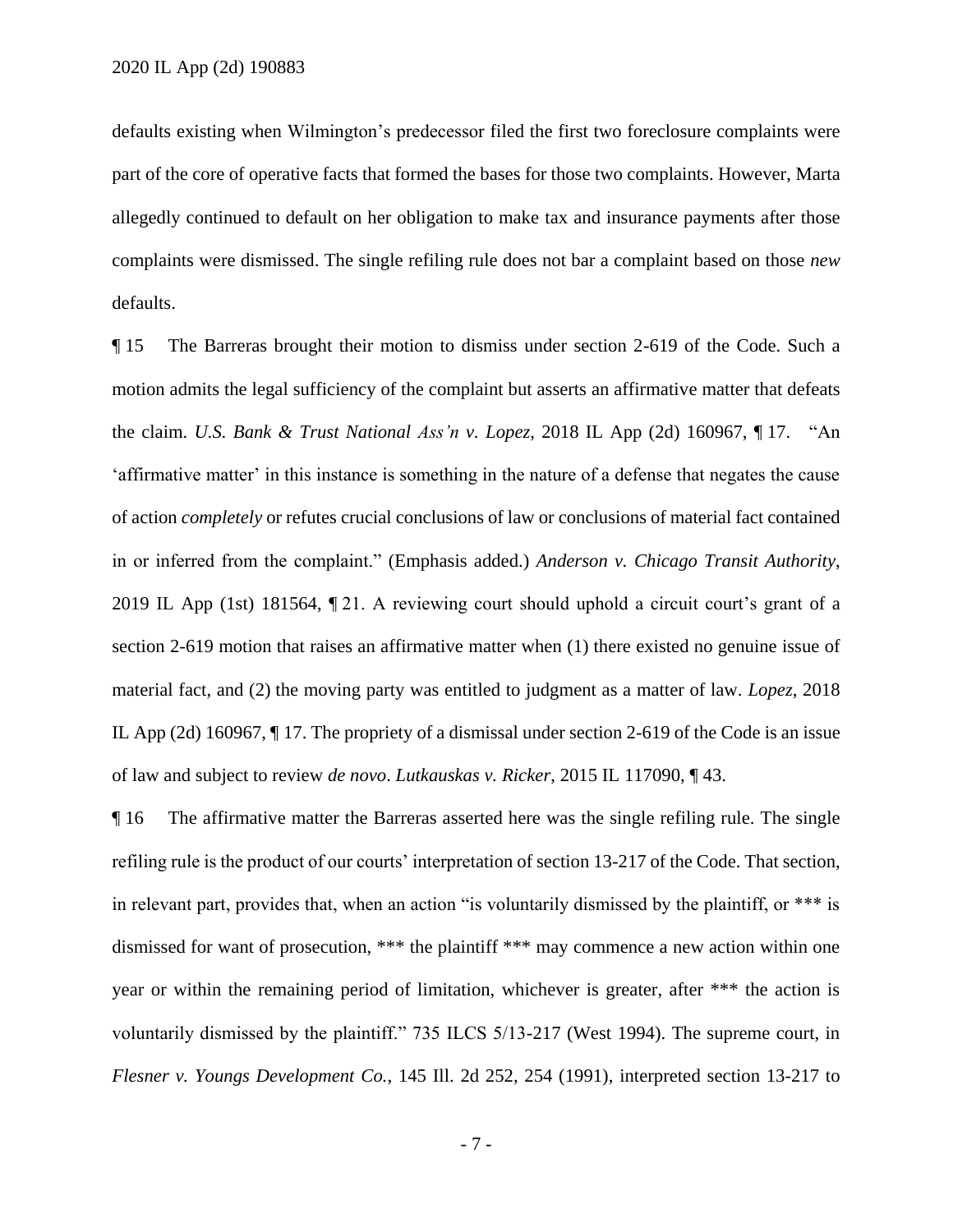permit "one, and only one, refiling of a claim." See also *Cobo*, 2018 IL 123038, ¶ 17 (endorsing that interpretation). In the context of mortgage law, a refiling by a predecessor in interest is counted as a refiling by the current plaintiff. *Id.* ¶ 10.

¶ 17 When we decide whether the single refiling rule applies to bar a suit, we use the "transactional test" derived from *res judicata* cases. Under *res judicata* principles, a later suit cannot be barred unless it asserts the same cause of action as an earlier suit; the transactional test is used to determine whether an identity exists between causes of action. *Cobo*, 2018 IL 123038, ¶ 18. Illinois courts apply the transactional test to the single refiling rule "because it is a convenient test with an established body of case law for determining when two causes of action are the same." *Cobo*, 2018 IL 123038, ¶ 28. However, although courts have borrowed the transactional test from the law of *res judicata*, "[t]he single refiling rule is not simply another name for *res judicata*." *Cobo*, 2018 IL 123038, ¶ 28. Notably, the single-refiling rule, unlike *res judicata*, does not require a final adjudication on the merits in the prior lawsuit. *Cobo*, 2018 IL 123038, ¶ 28. Under the transactional test, "separate claims [should be treated] as the same cause of action 'if they arise from a single group of operative facts.' " *Cobo*, 2018 IL 123038, ¶ 19 (quoting *River Park, Inc. v. City of Highland Park*, 184 Ill. 2d 290, 311 (1998)). "Courts should approach this inquiry ' "pragmatically, giving weight to such considerations as whether the facts are related in time, space, origin, or motivation, whether they form a convenient trial unit, and whether their treatment as a unit conforms to the parties' expectations or business understanding or usage." ' " *Cobo*, 2018 IL 123038, ¶ 19 (quoting *River Park*, 184 Ill. 2d at 312, quoting Restatement (Second) of Judgments § 24(2), at 196 (1982)).

¶ 18 In *Cobo*, our supreme court applied the transactional test to conclude that "a lender may not assert a claim under the mortgage and the note concurrently by seeking foreclosure and a

- 8 -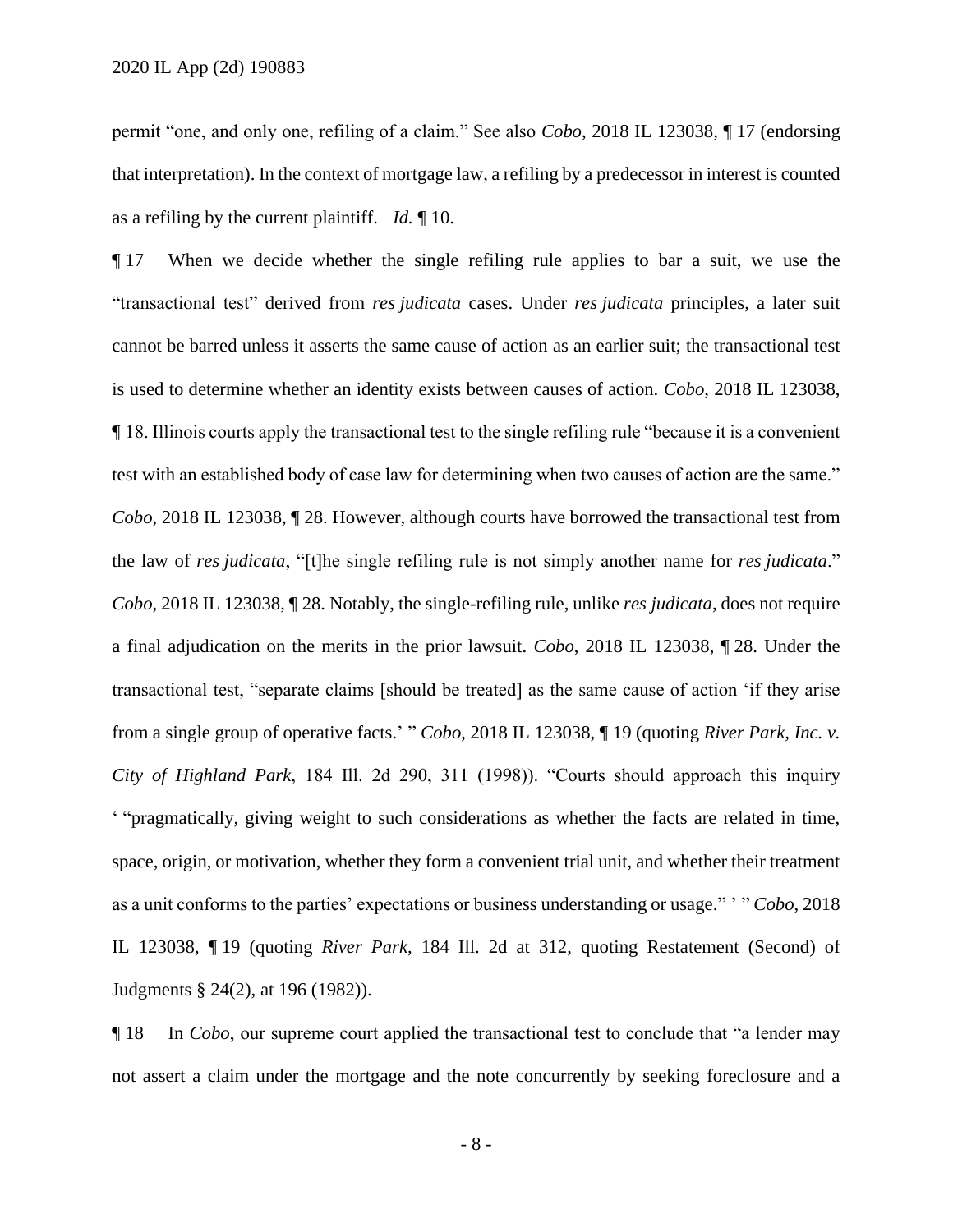deficiency judgment [under the note] and then assert a claim under the note consecutively twice more." *Cobo*, 2018 IL 123038, ¶ 37. The Barreras imply that, by the same reasoning, a lender cannot more than twice seek a foreclosure under a single mortgage instrument. But Wilmington, in an argument based upon the principle set out in *res judicata* cases such as *D'Last Corp. v. Ugent*, 288 Ill. App. 3d 216 (1997), contends that this rule of one instrument, two filings, is inapplicable where there has been a new default. We agree.

¶ 19 Under *res judicata* principles, "a defendant's continuing course of conduct, even if related to conduct complained of in an earlier action, creates a separate cause of action." *D'Last*, 288 Ill. App. 3d at 222. Put another way, one course of conduct may give rise to a second cause of action when that conduct persists after the original judgment. *Lawlor v. National Screen Service Corp.*, 349 U.S. 322, 327-28 (1955). Thus, an earlier judgment relating to a course of conduct "does not bar claims for continuing conduct complained of in the second lawsuit that occur[s] after judgment has been entered in the first lawsuit." *D'Last*, 288 Ill. App. 3d at 222. The application of this principle relevant here is that *res judicata* does not bar suits for defaults on installment payments whose due dates occur after the filings of the prior complaints. Thus, as a rule, "where a money obligation is payable in installments, a separate cause of action arises on each installment." *Brown v. Charlestowne Group, Ltd.*, 221 Ill. App. 3d 44, 46 (1991). The "party entitled to payments may bring separate actions on each installment as it becomes due or wait until several installments are due and then sue for all such installments in one cause of action." *Charlestowne Group*, 221 Ill. App. 3d at 46; see also *Thread & Gage Co. v. Kucinski*, 116 Ill. App. 3d 178, 184 (1983). We will call this rule in its application to contracts the "new-default rule."

¶ 20 The new-default rule prevents unreasonable results. If a contract requires performance over multiple years, disputes may lead to multiple claims for defaults. Suppose a contract runs for 20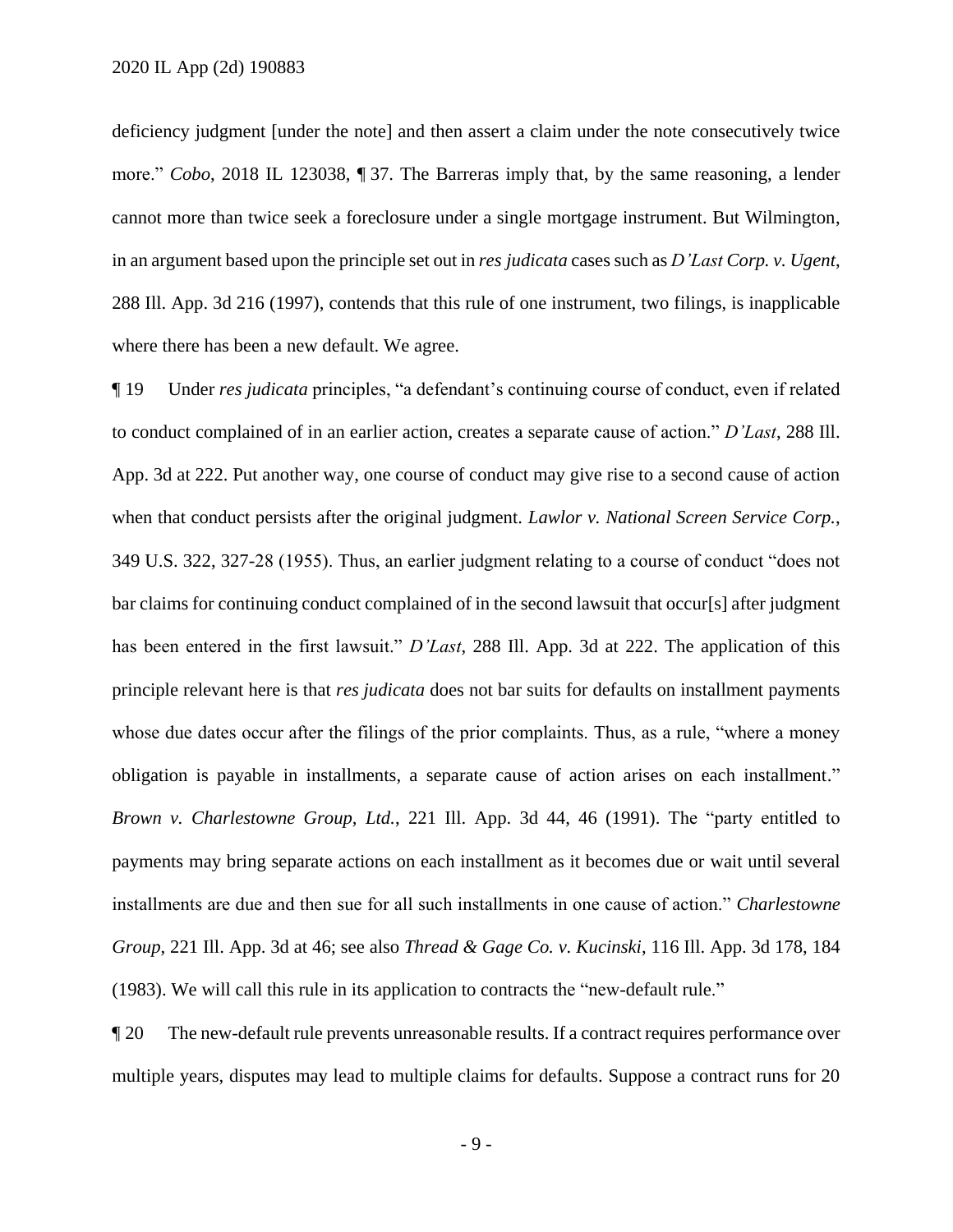years. A particular dispute about satisfactory performance occurs at 5 years into the contract and recurs 10 ten years into the contract, with the plaintiff receiving damages each time. If the same dispute recurs again at year 15, it would be illogical and unjust to say that the defendant was immunized from the suit by the two prior suits or that the plaintiff should have sought compensation for the later default in an earlier suit. In this situation, the new-default rule produces a just result, as a continuing pattern of defaults should not immunize a party from suit.

¶ 21 The new-default rule is a specific instance of the transactional test. Potential future defaults cannot pragmatically be treated as part of the same group of operative facts as actual defaults. Potential future defaults—defaults that may occur after a final judgment—rarely, if ever, form a convenient trial unit with known actual defaults; such defaults typically are indefinite and hypothetical, so they thus are generally not justiciable. "[A] 'justiciable matter' is a controversy appropriate for review by the court, in that it is definite and concrete, as opposed to hypothetical or moot, touching upon the legal relations of parties having adverse legal interests." *Belleville Toyota, Inc. v. Toyota Motor Sales, U.S.A., Inc.*, 199 Ill. 2d 325, 335 (2002). A default that has not yet occurred is a paradigmatic hypothetical issue; further, it is not definite and concrete. Thus, a default that has not occurred typically cannot be litigated. See *Belleville Toyota*, 199 Ill. 2d at 334 (the existence of a justiciable matter is a prerequisite for courts' jurisdiction). The new-default rule is thus necessary to provide remedies for recurring types of defaults.

¶ 22 Although the Barreras' brief does not address the new-default rule as such, their arguments imply that the new-default rule is inconsistent with the holding in *Cobo*. Further, in response to a question at oral argument, they contended that, under sections  $15{\text -}1504(d)$  and (e) of the Illinois Mortgage Foreclosure Law (735 ILCS 5/15-1504(d), (e) (West 2018)), no new mortgage or tax default is possible once a plaintiff has filed a mortgage foreclosure complaint. They suggest that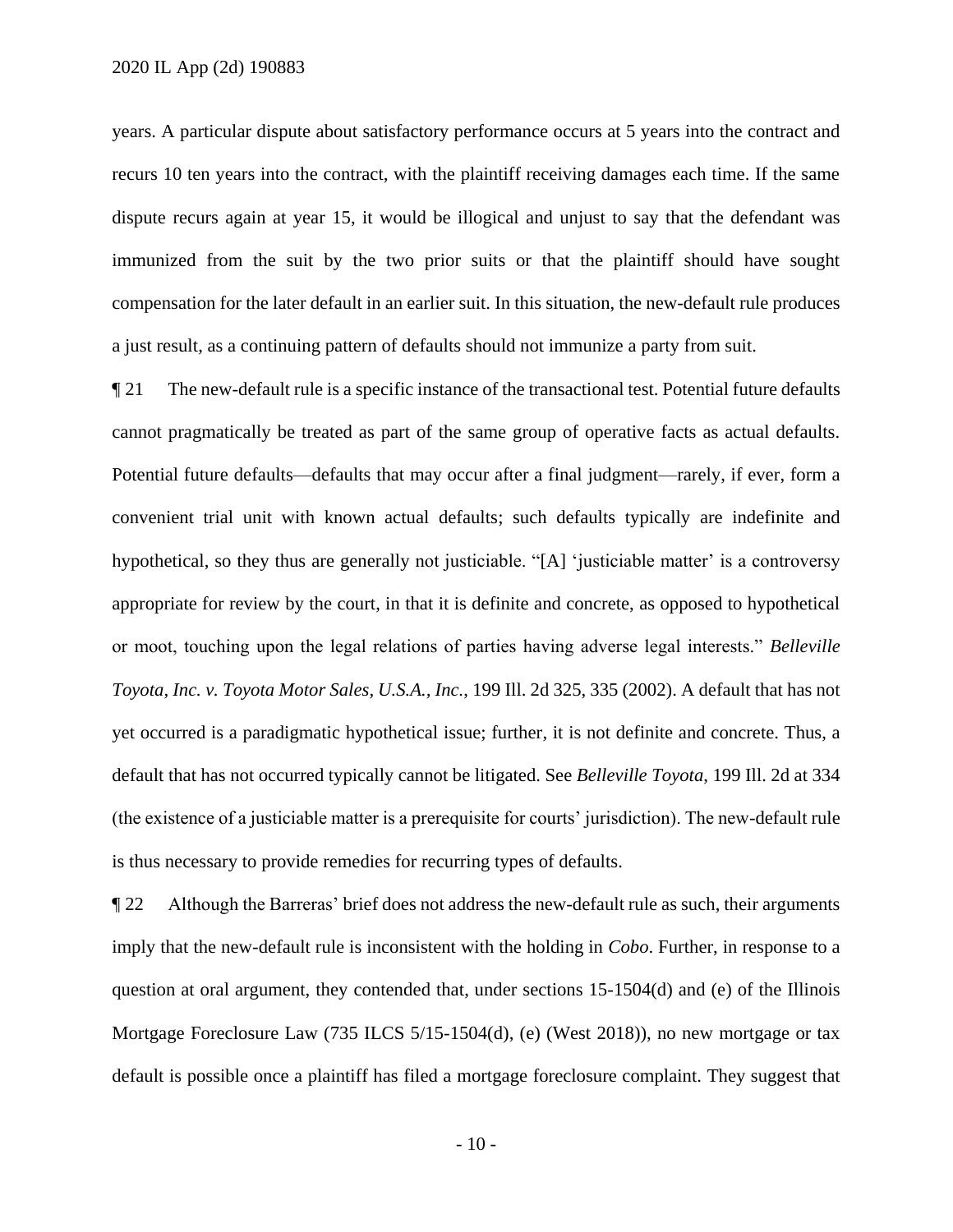the "deemed and construed" clauses of those sections have the effect of requiring a plaintiff to account for all potential real estate tax and insurance defaults at the time of judgment. We disagree on both points.

¶ 23 Contrary to what the Barreras suggest, sections 15-1504(d) and (e) do not turn any request for attorney fees, costs, and expenses into a demand for an accounting for all possible future insurance and tax defaults. Section 15-1504(d)(4) through (d)(6) provides in relevant part:

"A statement in the complaint that plaintiff seeks the inclusion of attorneys' fees and of costs and expenses shall be deemed and construed to include allegations that:

\* \* \*

(4) in order to protect the lien of the mortgage, it may become necessary for plaintiff to pay taxes and assessments which have been or may be levied upon the mortgaged real estate;

(5) in order to protect and preserve the mortgaged real estate, it may also become necessary for the plaintiff to pay liability (protecting mortgagor and mortgagee), fire and other hazard insurance premiums on the mortgaged real estate \*\*\*; and

(6) under the terms of the mortgage, any money so paid or expended will become an additional indebtedness secured by the mortgage and will bear interest from the date such monies are advanced at the rate provided in the mortgage, or, if no rate is provided, at the statutory judgment rate." 735 ILCS 5/15-1504(d)(4)- (d)(6) (West 2018).

Section 15-1504(e)(1) through (e)(3) provides in relevant part: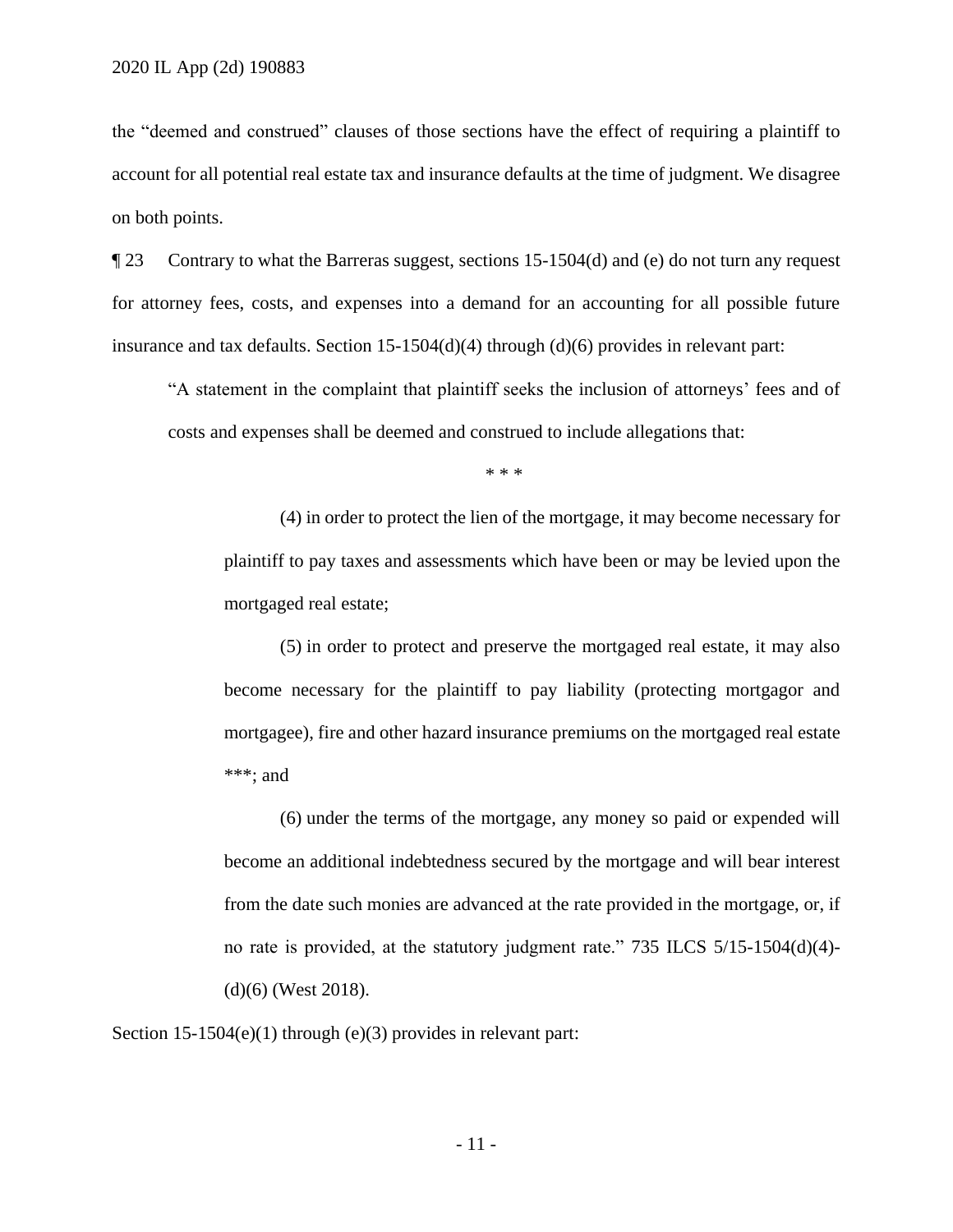"The request for foreclosure is deemed and construed to mean that the plaintiff requests that:

(1) an accounting may be taken under the direction of the court of the amounts due and owing to the plaintiff;

(2) the defendants be ordered to pay to the plaintiff \*\*\* whatever sums may appear to be due upon the taking of such account \*\*\*;

(3) in default of such payment in accordance with the judgment, the mortgaged real estate be sold as directed by the court, to satisfy the amount due to the plaintiff as set forth in the judgment \*\*\*[.]" 735 ILCS  $5/15-1504(e)(1)-(e)(3)$ (West 2018).

In particular, section  $15-1504(d)(6)$  (735 ILCS  $5/15-1504(d)(6)$  (West 2018)) provides that money that the plaintiff has "paid or expended" for taxes or insurance "will become an additional indebtedness secured by the mortgage," and section  $15-1504(e)(1)$  (735 ILCS  $5/15-1504(e)(1)$ ) (West 2018)) provides for an accounting of "amounts due and owing." Nothing in either of these sections suggests that a plaintiff can seek compensation for tax or insurance payments that it has not made—as we phrased earlier, there is no tax or insurance analog for accelerating a promissory note.

¶ 24 The supreme court's holding in *Cobo* does not bar Wilmington's claims. The Barreras contend that "a 'key component' and critical inquiry [in *Cobo* was] whether there was a prior lawsuit that sought to adjudicate rights under the instrument at issue." They appear to read *Cobo* to imply that a contract—such as a note or a mortgage—equates to a transaction. That is an interpretation under which the single refiling rule would prevent more than two suits based on any

- 12 -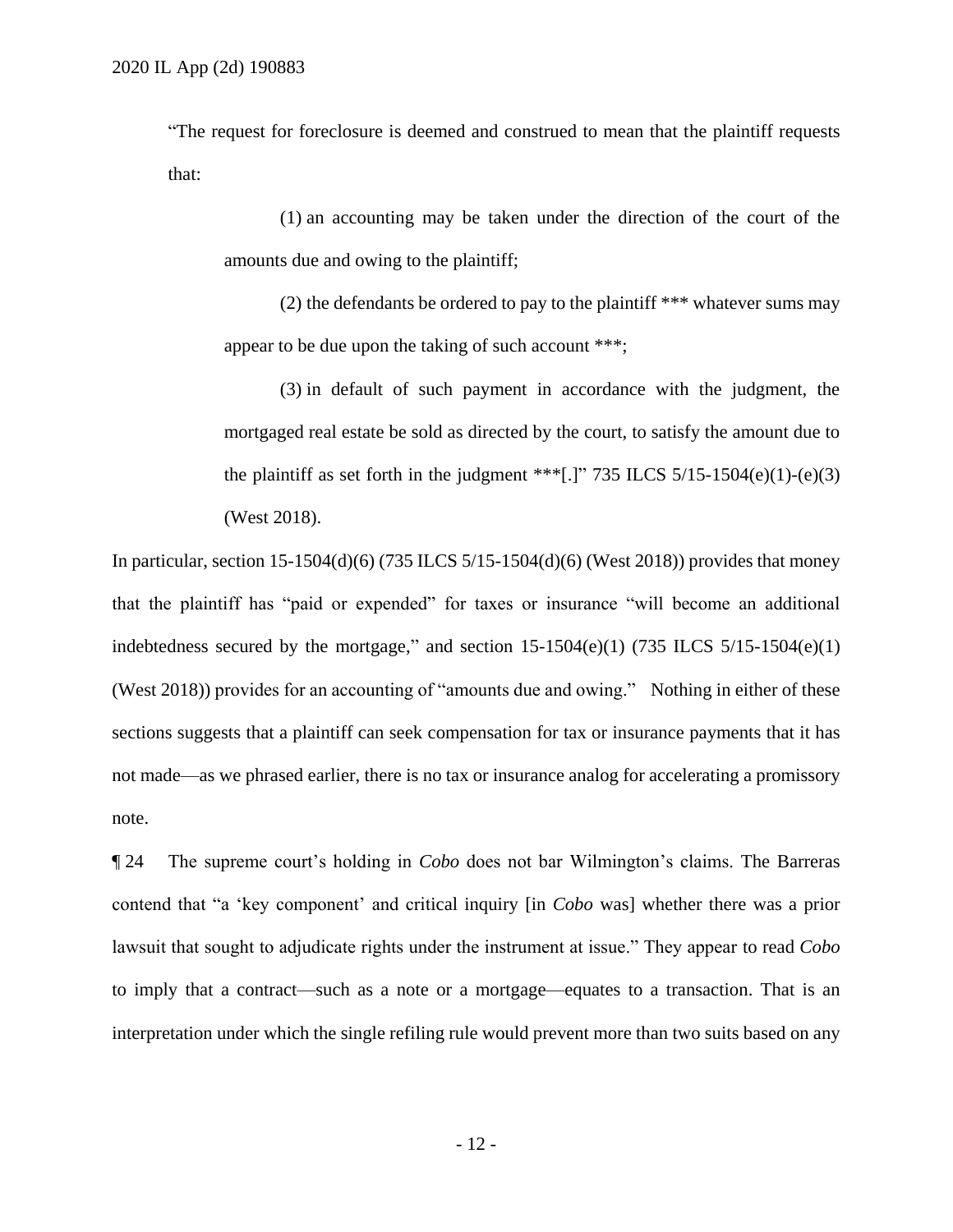one contract. That interpretation would make *Cobo* inconsistent with the new-default rule. However, we deem that interpretation to be a misreading of *Cobo*.

¶ 25 *Cobo* addressed whether a 2015 suit for the breach of a promissory note associated with a mortgage was, for purposes of the single refiling rule, the third suit on that note when the plaintiff or its predecessor in interest had dismissed both a 2011 foreclosure suit seeking a deficiency judgment under the note and a 2013 suit for breach of the note. *Cobo*, 2018 IL 123038, ¶¶ 6-9, 13. In *Cobo*, the court noted that a foreclosure suit seeking a personal deficiency judgment is a suit on both the mortgage and the associated promissory note. *Cobo*, 2018 IL 123038, ¶¶ 21-25. It therefore held that the second suit for breach of the note was an impermissible second refiling:

"Both breach of promissory note complaints alleged the same default date, July 1, 2011, as the foreclosure complaint. All three complaints alleged that [the defendants] were personally liable for the same \$214,079.06 principal. Most importantly, in the foreclosure complaint from 2011, [the plaintiff's] predecessor expressly sought a deficiency judgment under the note. \*\*\* For practical purposes, the request for a deficiency judgment asserted a second claim, this one under the note. [The plaintiff] later sought a remedy under that same note, alleging the exact same default date, in 2013 and again in 2015. The 2015 suit was an impermissible third refiling." *Cobo*, 2018 IL 123038, ¶ 20.

This holding is consistent with the new-default rule; the supreme court's decision in *Cobo* makes clear that each suit was based on the *same* default.

¶ 26 The Barreras would read the transactional test in *Cobo* in a way that disregards a timeline that the new-default rule recognizes. In dismissing Wilmington's complaint, the circuit court ruled that "this fourth lawsuit arises from the same single group of operative facts" in that "the prior three lawsuits were seeking to adjudicate the parties' rights under the same mortgage and note."

- 13 -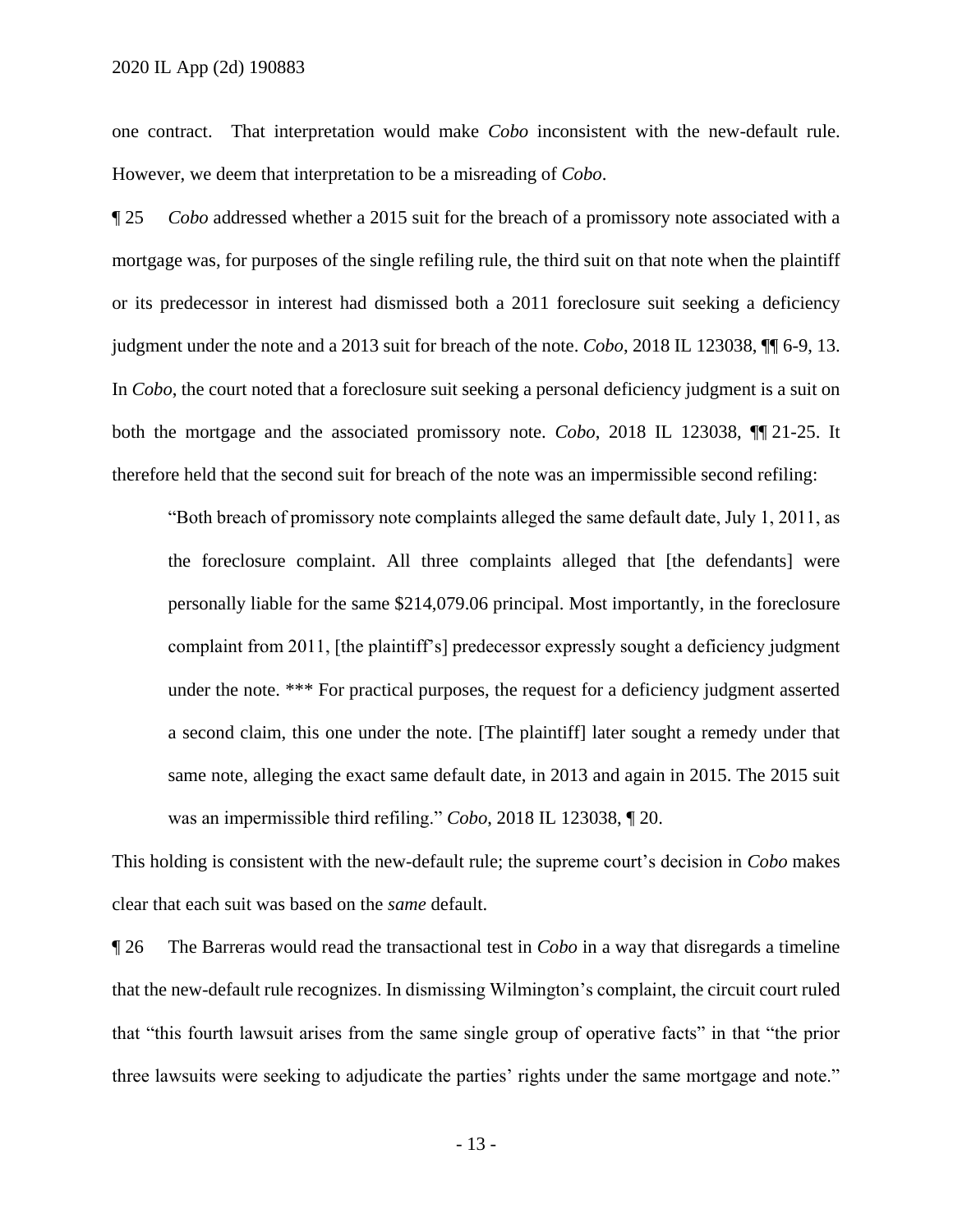The Barreras would have us derive from *Cobo* a standard under which suits "seeking to adjudicate the parties' rights under the same mortgage and note" necessarily arise from the same "group of operative facts."

¶ 27 The Barreras have misapprehended language that the *Cobo* court used in discussing relevant precedent. The *Cobo* court analyzed three appellate court decisions addressing whether particular suits based on mortgage loans were barred by *res judicata*: *LSREF2 Nova Investments III, LLC v. Coleman*, 2015 IL App (1st) 140184, *LP XXVI, LLC v. Goldstein*, 349 Ill. App. 3d 237 (2004), and *Turczak v. First American Bank*, 2013 IL App (1st) 121964.

¶ 28 In *Turczak*, while a foreclosure of the first mortgage on a property was in progress, the second-mortgage lender sued the borrower, asserting a default on the promissory note secured by that mortgage. *Turczak*, 2013 IL App (1st) 121964, ¶ 6. The second mortgage lender obtained a default judgment against the borrowers and recorded a memorandum of judgment. *Turczak*, 2013 IL App (1st) 121964, ¶ 6. When the borrowers attempted to arrange a "short sale" of the property, the second mortgage lender demanded a payment to release its lien. *Turczak*, 2013 IL App (1st) 121964, ¶ 8. The borrowers later sued the second mortgage lender, asserting that the lender "engaged in false or misleading conduct by maintaining that [it] had an enforceable second mortgage after obtaining the judgment on [the] promissory note." *Turczak*, 2013 IL App (1st) 121964, ¶ 9. They argued that, once the lender obtained its final judgment on the promissory note, *res judicata* barred any attempt to enforce the second mortgage. *Turczak*, 2013 IL App (1st) 121964, ¶ 21. The trial court dismissed the complaint for failure to state a claim, and the appellate court affirmed. *Turczak*, 2013 IL App (1st) 121964, ¶¶ 11, 37. According to the description of the case by the *Cobo* court: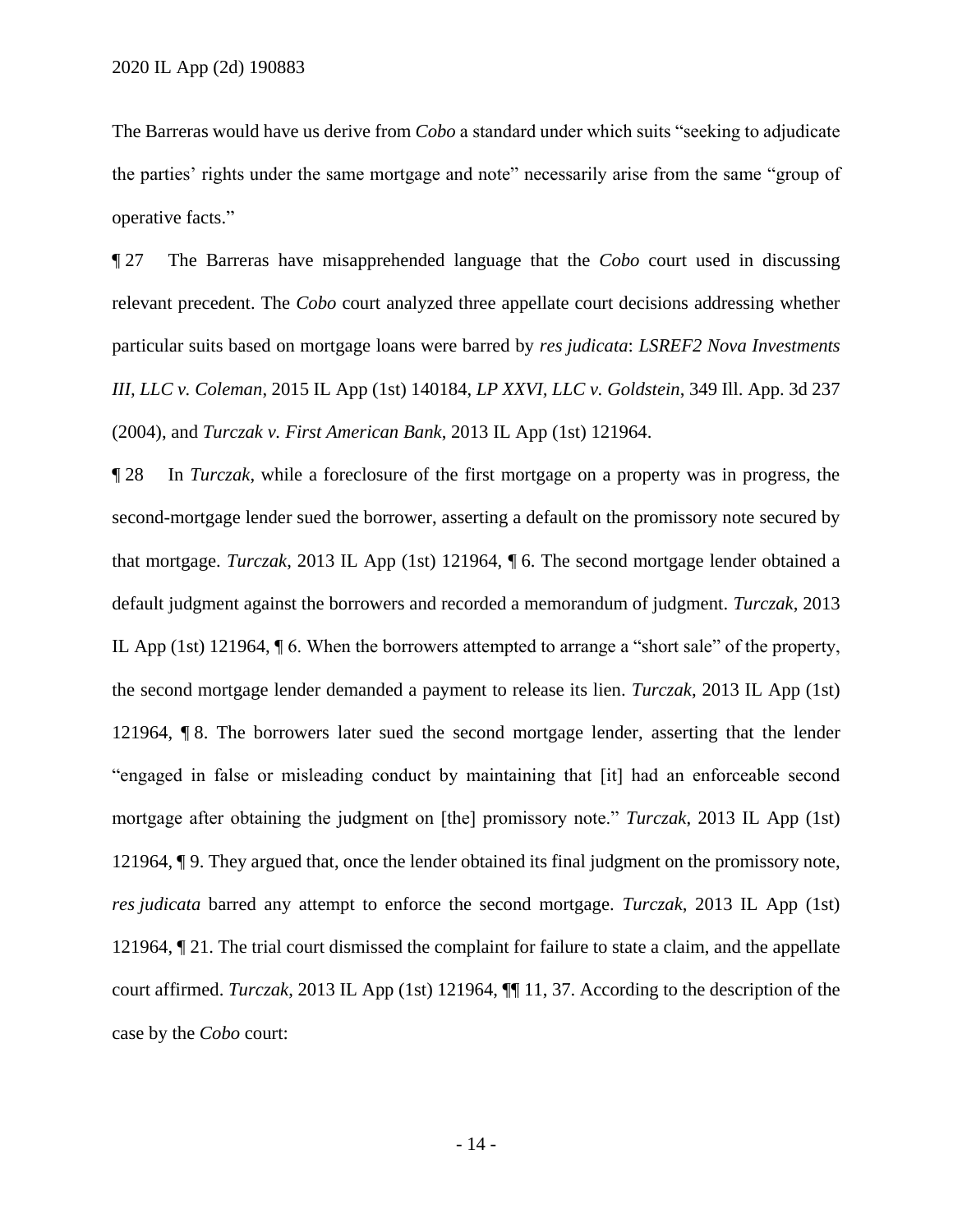"[The *Turczak* court] found that the [second mortgage lender's] mortgage had remained enforceable despite the prior default judgment [on the note]. [Citation.] The court explained that a lender may sue under the mortgage and the note consecutively or concurrently. [Citation.] *Because the* [*lender*] *had sought only a default judgment* [*on the note*] *in its earlier lawsuit, no prior action adjudicated the parties' rights under the mortgage, and that mortgage remained enforceable.*" (Emphasis added.) *Cobo*, 2018 IL 123038, ¶ 34.

The *Cobo* court concluded that *Turczak* was distinguishable from the matter before it: "The key component that was missing in *Turczak*—a prior lawsuit seeking to adjudicate the parties' rights under the disputed instrument—is present in this case." *Cobo*, 2018 IL 123038, ¶ 35. "In *Turczak* the [lender] had sought only a default judgment [on the note] in the earlier litigation" but "*did not seek to foreclose on the mortgage, so the mortgage remained enforceable*." (Emphasis added.) *Cobo*, 2018 IL 123038, ¶ 35. By contrast, in *Cobo*, the lender "sought remedies under both the mortgage and the note," so that the note on which it sued was no longer enforceable. *Cobo*, 2018 IL 123038, ¶ 35.

¶ 29 The Barreras assert that the latter statement in *Cobo* shapes the relevant inquiry:

"While [Wilmington] attempts to shift the inquiry to whether different claimed *defaults* can permit avoidance of the application of [the single refiling rule], the inquiry is broader than whether a plaintiff can comb over its contract to allege a specific additional default that it may have missed in the first few lawsuits; the 'key component' and critical inquiry is whether there was a prior lawsuit that sought to adjudicate rights under the instrument at issue." (Emphasis in original.)

¶ 30 The Barreras misread the *Cobo* court's discussion of *Turczak*. They appear to have taken that analysis out of context, with the result that they read *Cobo* to say that the adjudication of a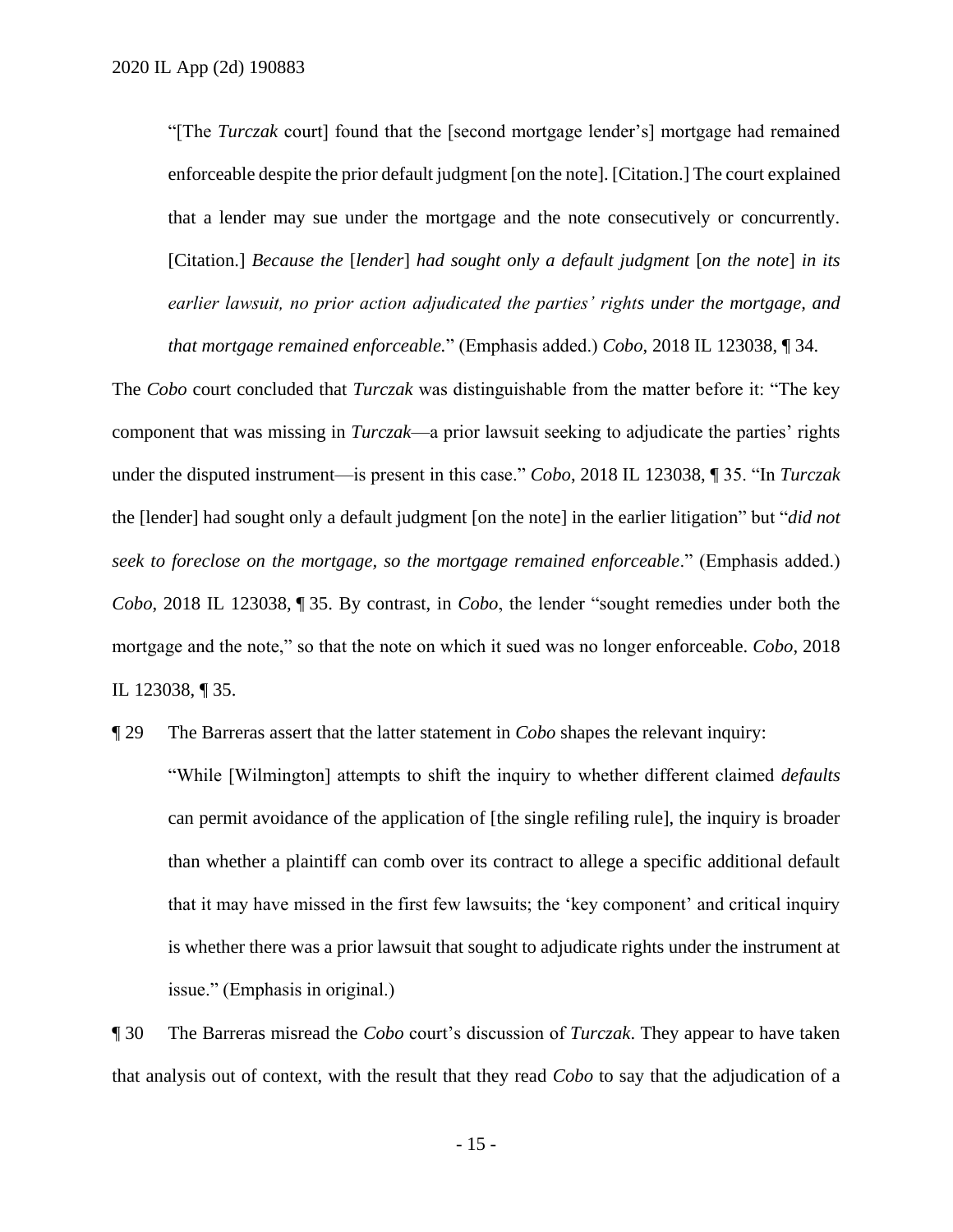particular contract or instrument is an all-or-nothing matter. Their brief suggests that they read *Cobo* to imply that one suit on a note that goes to judgment "uses up" that note for *res judicata* purposes and dismissals of two suits on a note "use up" that note under the single refiling rule. But that mistakes the court's summary of *Turczak* for the part of its holding concerning the application of the transactional test. As we have discussed, in *Cobo*, the court explained the transactional test in detail earlier in its opinion, describing it as a pragmatic inquiry that weighs the relationship of the relevant facts and other considerations. *Cobo*, 2018 IL 123038, ¶ 19. The *Cobo* court's descriptions of the rule's application in its analyses of other cases are necessarily condensed. We would certainly not take the *Cobo* decision to suggest, for instance, that if a lender sues on a note twice, both times seeking only the arrearage, further suits on the note are barred. We thus reject the Barreras' reading of *Cobo* and conclude that the holding in *Cobo* is consistent with the new-default rule.

¶ 31 With these principles established, we can address the specifics of this case. First, we conclude that existing tax and insurance defaults are part of the core of operative facts of a foreclosure complaint. They relate in time, space, and origin to the other payment defaults alleged in an ordinary foreclosure case. They are part of a convenient trial unit with those defaults, and their treatment as a unit conforms to standard business practices and parties' expectations. See *Cobo*, 2018 IL 123038, ¶ 19 (setting out factors for when complaints share a core of operative facts).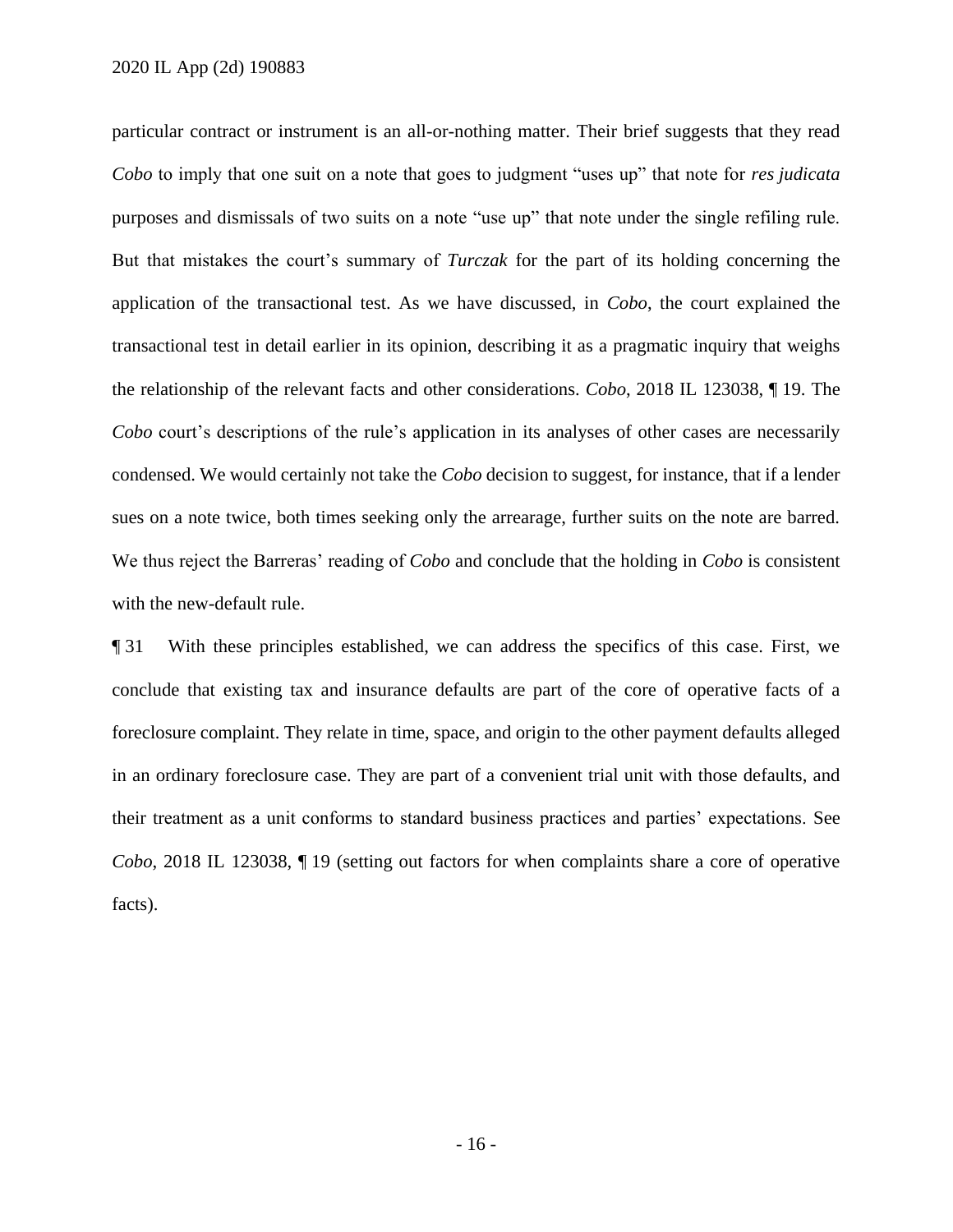$\overline{a}$ 

¶ 32 We note that Wilmington's current complaint specifies no date of default; the court denied it leave to file an amended complaint specifying such dates. We proceed to determine the periods of default for which Wilmington may seek relief consistent with the single refiling rule.<sup>2</sup>

¶ 33 We first determine that Wells Fargo's second foreclosure complaint was the second opportunity to litigate the portions of the tax and mortgage defaults that existed as of the filing of the first complaint on June 19, 2012. Therefore, the single refiling rule now bars any portions of the alleged defaults that Wells Fargo could have raised in the first complaint.

¶ 34 Second, the portions of the alleged tax and insurance defaults postdating the dismissal of the first complaint but predating the filing of the second complaint are not barred. Those portions of the defaults either were raised in the second foreclosure complaint or, as existing mortgagebased claims, were part of that complaint's core of operative facts. However, they were not part of the core of operative facts of the third complaint: that complaint was based on the note alone, and the tax and insurance requirements were part of the mortgage, not the note. The single refiling rule does not affect the ability of lenders to pursue claims under mortgages and notes in separate actions. *Cobo*, 2018 IL 123038, ¶ 37. Thus, the current complaint is the first refiling to include portions of the alleged defaults postdating the dismissal of the first complaint but predating the filing of the second complaint.

¶ 35 Finally, the portions of the alleged defaults occurring after the filing of the second complaint are new and thus also are not barred.

 $2$  We here address only the tax and insurance defaults, as those were the only defaults for which Wilmington sought compensation in the instant suit.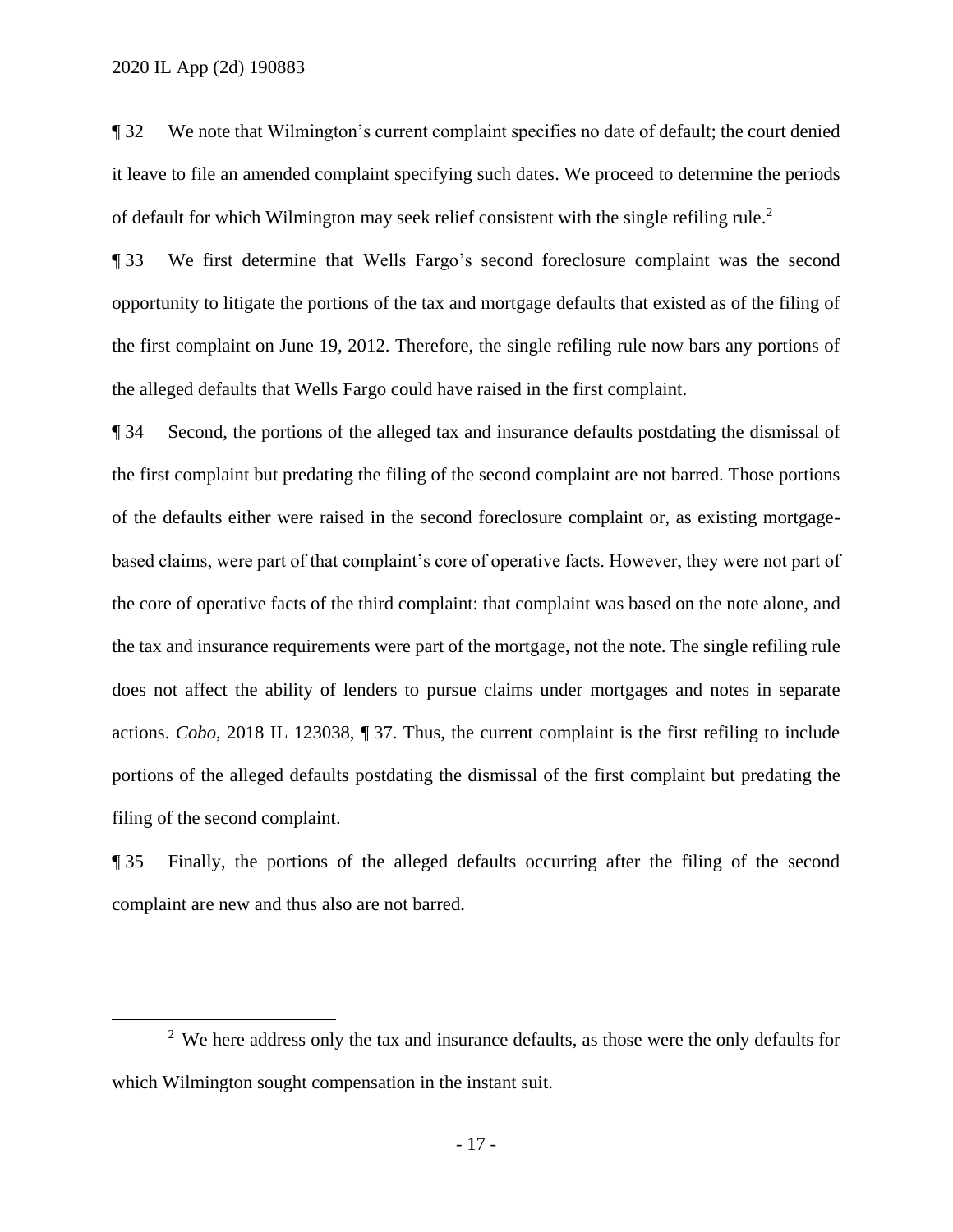¶ 36 Although the Barreras' section 2-619 motion stated a defense as to the portions of defaults that occurred before the filing of the first complaint, it did not raise a defense to the complaint as a whole or to the entirety of any specific claim. Thus, it was error to dismiss the complaint. See *Anderson*, 2019 IL App (1st) 181564, ¶ 21 (a section 2-619 "affirmative matter" must either negate the cause of action *completely* or refute crucial conclusions of law or material fact).

## ¶ 37 III. CONCLUSION

¶ 38 For the reasons stated, we reverse the dismissal of Wilmington's complaint, and we remand the cause.

¶ 39 Reversed and remanded.